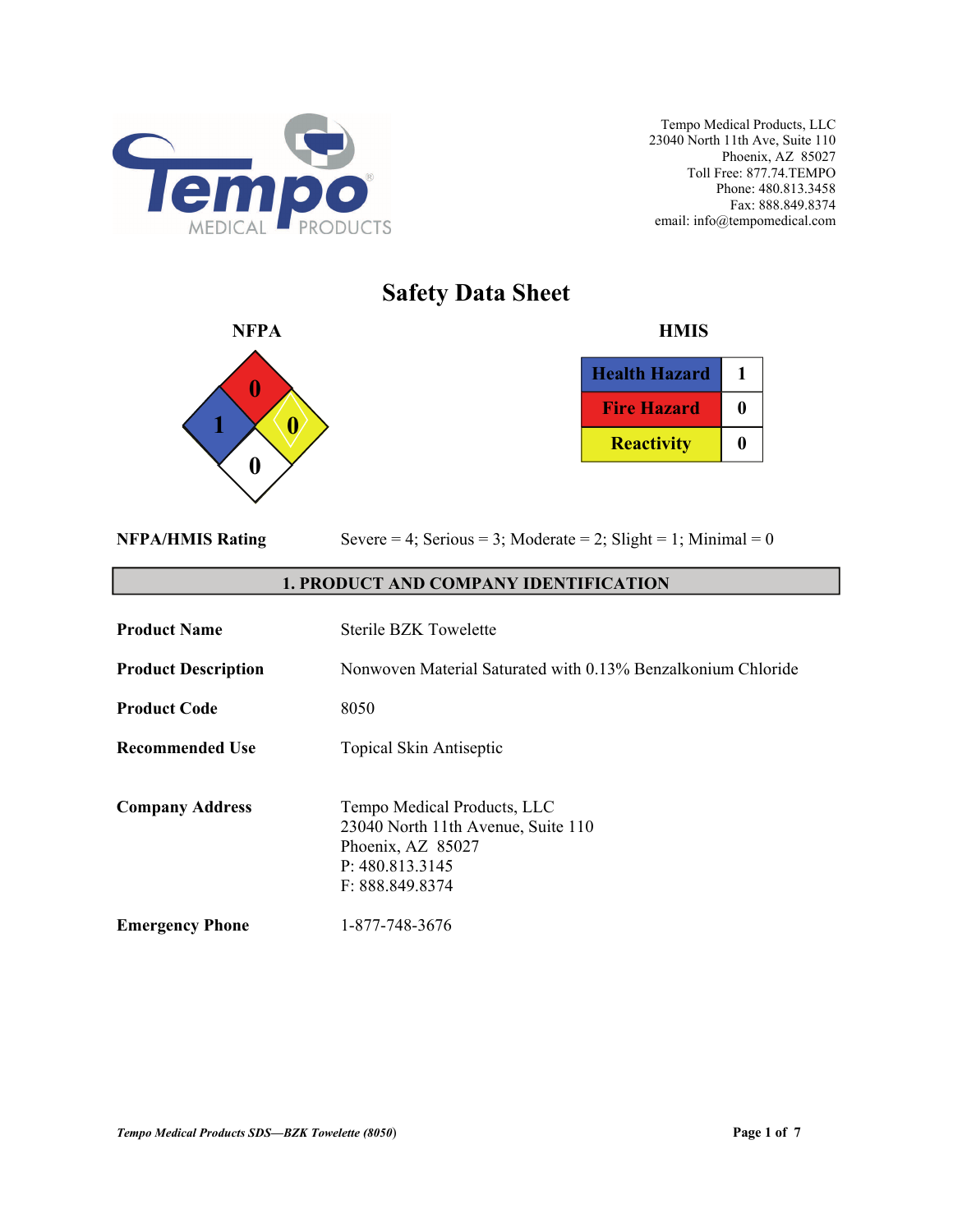#### **2.HAZARDS IDENTIFICATION**

## **CAUTION! CAUTION!**

## Emergency Overview

In case of skin or eye irritation, discontinue use of this product Appearance: Colorless Odor: None Physical State: Pre-moistened towelette

| <b>Principle Routes of Exposure</b>  | Skin contact, Eye contact                   |
|--------------------------------------|---------------------------------------------|
| <b>Acute Toxicity</b>                |                                             |
| <b>Eyes</b>                          | May cause eye irritation                    |
| <b>Skin</b>                          | In case of skin irritation, discontinue use |
| <b>Inhalation</b>                    | Not an expected route of exposure           |
| Ingestion                            | Not an expected route of exposure           |
| <b>Chronic Effects</b>               | No known effect                             |
| <b>Aggravated Medical Conditions</b> | Preexisting eye disorders                   |
| <b>Environmental Hazard</b>          | See Section 12 for additional information   |

#### **3. COMPOSITION INFORMATION**

| <b>CHEMICAL NAME</b>  | CAS-NO    | WEIGHT %            |
|-----------------------|-----------|---------------------|
| BENZALKONIUM CHLORIDE | 8001-54-5 | $0.133\%$           |
| NON-WOVEN PAD         | N/A       | $0.65 \pm 0.5$ mg % |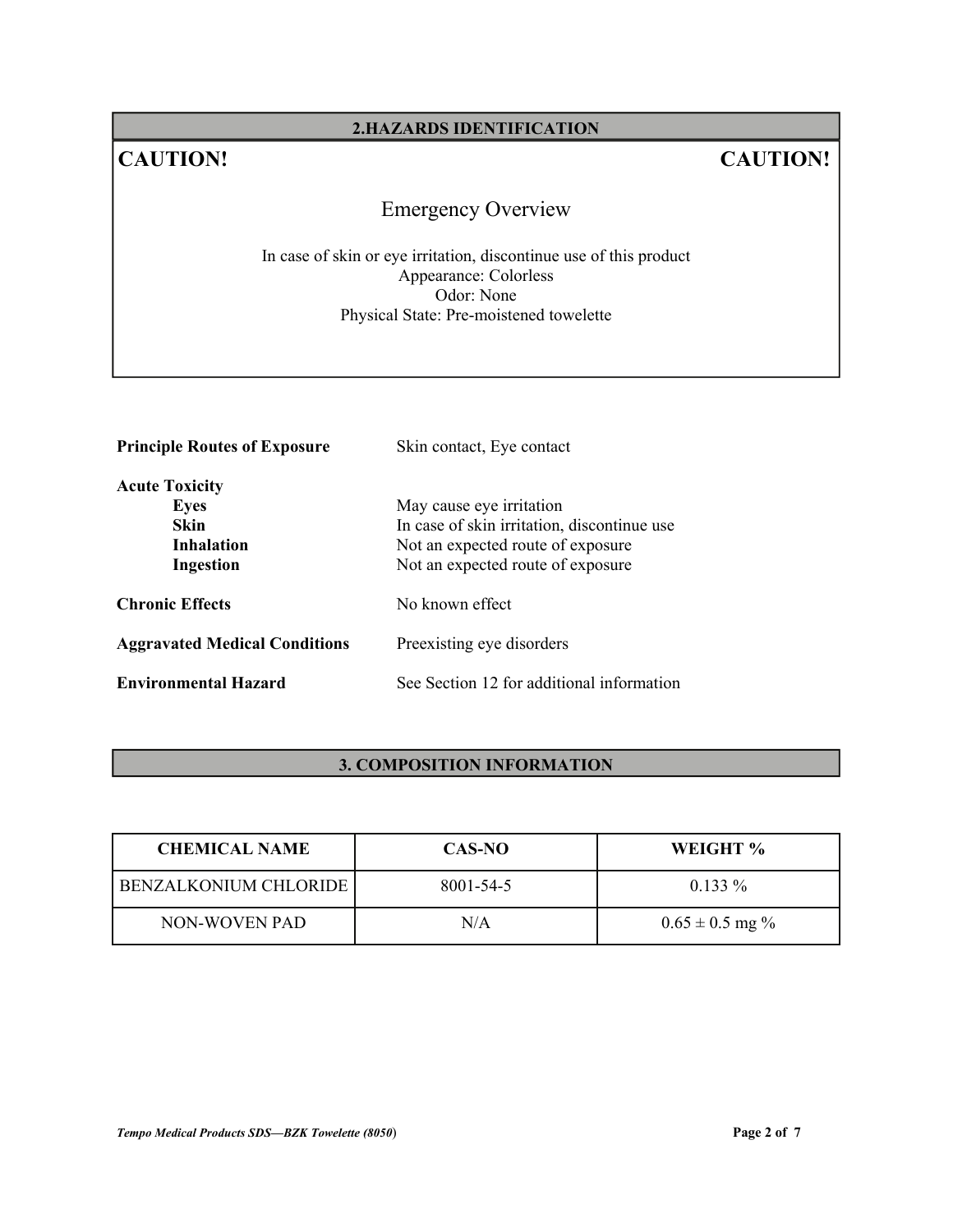| <b>4. FIRST AID MEASURES</b>      |                                                                                                                                                                                                       |  |
|-----------------------------------|-------------------------------------------------------------------------------------------------------------------------------------------------------------------------------------------------------|--|
| <b>General Advice</b>             | Call a poison control center or doctor for treatment advice. Have the<br>product containers or label with you when calling a poison control<br>control center or doctor, or when going for treatment. |  |
| <b>Eye Contact</b>                | In case of contact with substance, flush eye with cool running water.<br>Remove contact lenses, if applicable<br>Call a physician if irritation persists.                                             |  |
| <b>Skin Contact</b>               | In case of skin irritation, discontinue use.                                                                                                                                                          |  |
| <b>Inhalation</b>                 | Move victim to fresh air. Apply artificial respiration if victim is not<br>breathing. Administer oxygen if breathing is difficult.                                                                    |  |
| <b>Notes to Physician</b>         | Symptoms may be delayed. Keep victim warm and quiet.                                                                                                                                                  |  |
| <b>Protection of First-Aiders</b> | Ensure that medical personnel are aware of the material(s) involved,<br>and take precautions to protect themselves.                                                                                   |  |

### **5. FIRE FIGHTING MEASURES**

|                                     | <b>Flammable Properties</b>                                                                                                                                 |  | Not flammable                                                                                                                  |                          |                                                                                                                                                                                           |
|-------------------------------------|-------------------------------------------------------------------------------------------------------------------------------------------------------------|--|--------------------------------------------------------------------------------------------------------------------------------|--------------------------|-------------------------------------------------------------------------------------------------------------------------------------------------------------------------------------------|
| <b>Suitable Extinguishing Media</b> |                                                                                                                                                             |  | Dry Chemical. CO <sub>2</sub> , water spray or alcohol-resistant foam. Use<br>water spray or fog; do not use straight streams. |                          |                                                                                                                                                                                           |
|                                     | <b>Hazardous Combustion Products</b>                                                                                                                        |  | Carbon Oxides                                                                                                                  |                          |                                                                                                                                                                                           |
| <b>Explosion Data</b>               | <b>Sensitivity to Mechanical Impact</b><br><b>Sensitivity to Static Discharge</b><br><b>Protective Equipment and</b><br><b>Precautions for Firefighters</b> |  | Not available<br>Not available                                                                                                 |                          | Move containers from fire area if you can do it without risk. As<br>in any fire, wear self-contained breathing apparatus pressure<br>demand, MSHA/NIOSH (approved or equivalent) and full |
|                                     |                                                                                                                                                             |  | protective gear.                                                                                                               |                          |                                                                                                                                                                                           |
| <b>NFPA</b>                         | <b>Health Hazard 1</b>                                                                                                                                      |  | <b>Flammability 0</b>                                                                                                          | <b>Stability 0</b>       | <b>Physical and</b><br><b>Chemical Hazards N/A</b>                                                                                                                                        |
| <b>HMIS</b>                         | <b>Health Hazard 1</b>                                                                                                                                      |  | <b>Flammability 0</b>                                                                                                          | <b>Physical Hazard 0</b> | <b>Personal Protection A</b>                                                                                                                                                              |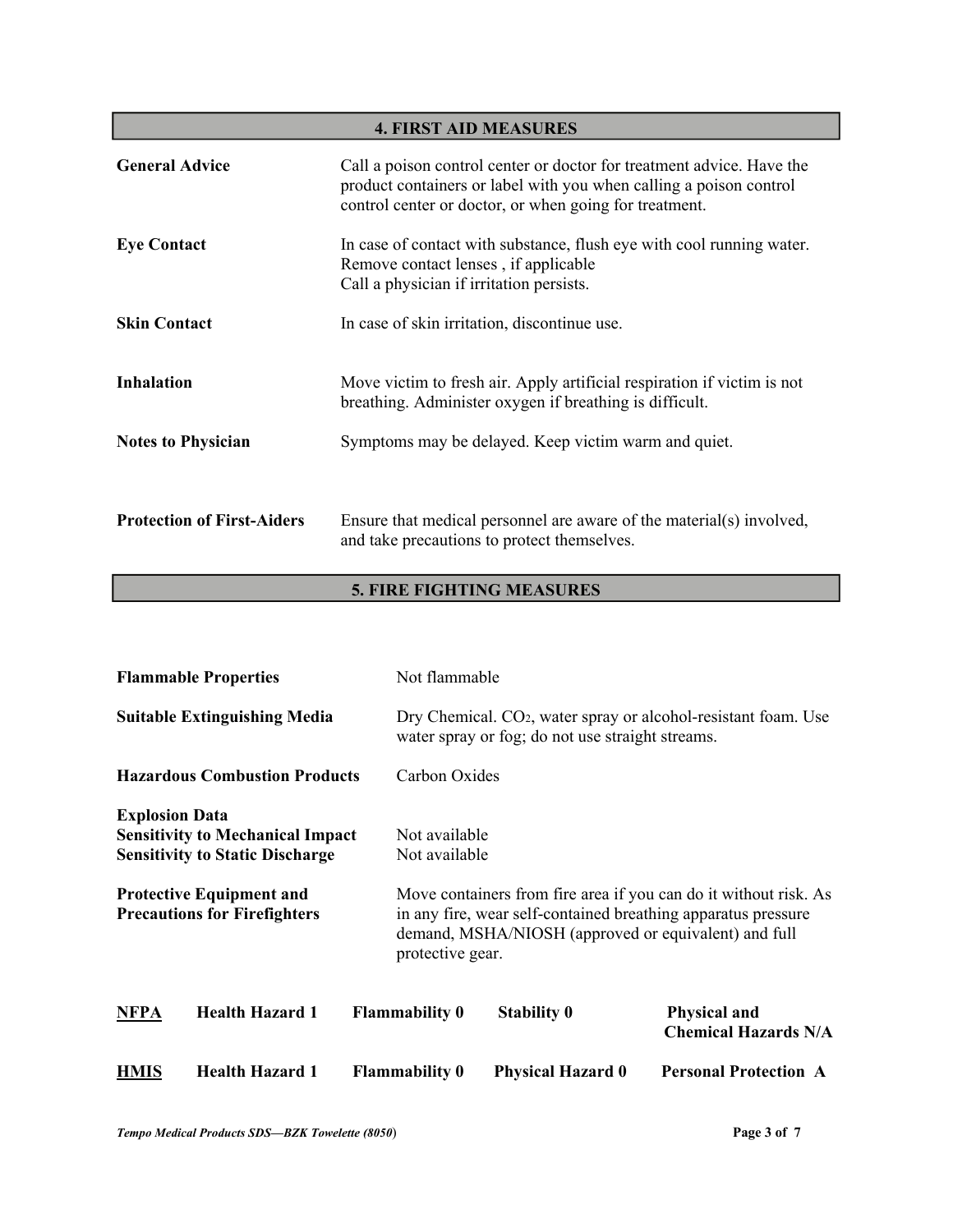#### **6. ACCIDENTAL RELEASE MEASURES**

| <b>Personal Precautions</b>    | Keep unnecessary personnel away. Do not touch or walk through<br>spilled material. Do not touch damaged containers or spilled material<br>material unless wearing appropriate protective clothing. Keep people<br>away from and upwind of the spill or leak. |
|--------------------------------|--------------------------------------------------------------------------------------------------------------------------------------------------------------------------------------------------------------------------------------------------------------|
| <b>Methods for Containment</b> | Prevent entry into waterways, sewers, basements or confined areas.                                                                                                                                                                                           |
| <b>Methods for Clean Up</b>    | Pick up and discard towel.                                                                                                                                                                                                                                   |

#### **7. HANDLING AND STORAGE**

#### **8. EXPOSURE CONTROLS/PERSONAL PROTECTION**

| <b>Exposure Guidelines</b>    | Exposure limits are listed below, if they exist.                                                                                                                               |
|-------------------------------|--------------------------------------------------------------------------------------------------------------------------------------------------------------------------------|
| <b>Engineering Measures:</b>  | Good general room ventilation is expected to be adequate to control<br>airborne levels. Eyewash, stations and showers are recommended.                                         |
| <b>Respiratory Protection</b> | No protective equipment is needed under normal use conditions. If<br>exposure limits are exceeded or irritation is experienced, ventilation<br>and evacuation may be required. |
| <b>Hand Protection</b>        | Not required                                                                                                                                                                   |
| <b>Eye/Face Protection</b>    | No special protective equipment required.                                                                                                                                      |
| <b>Skin/Body Protection</b>   | As required by employer code.                                                                                                                                                  |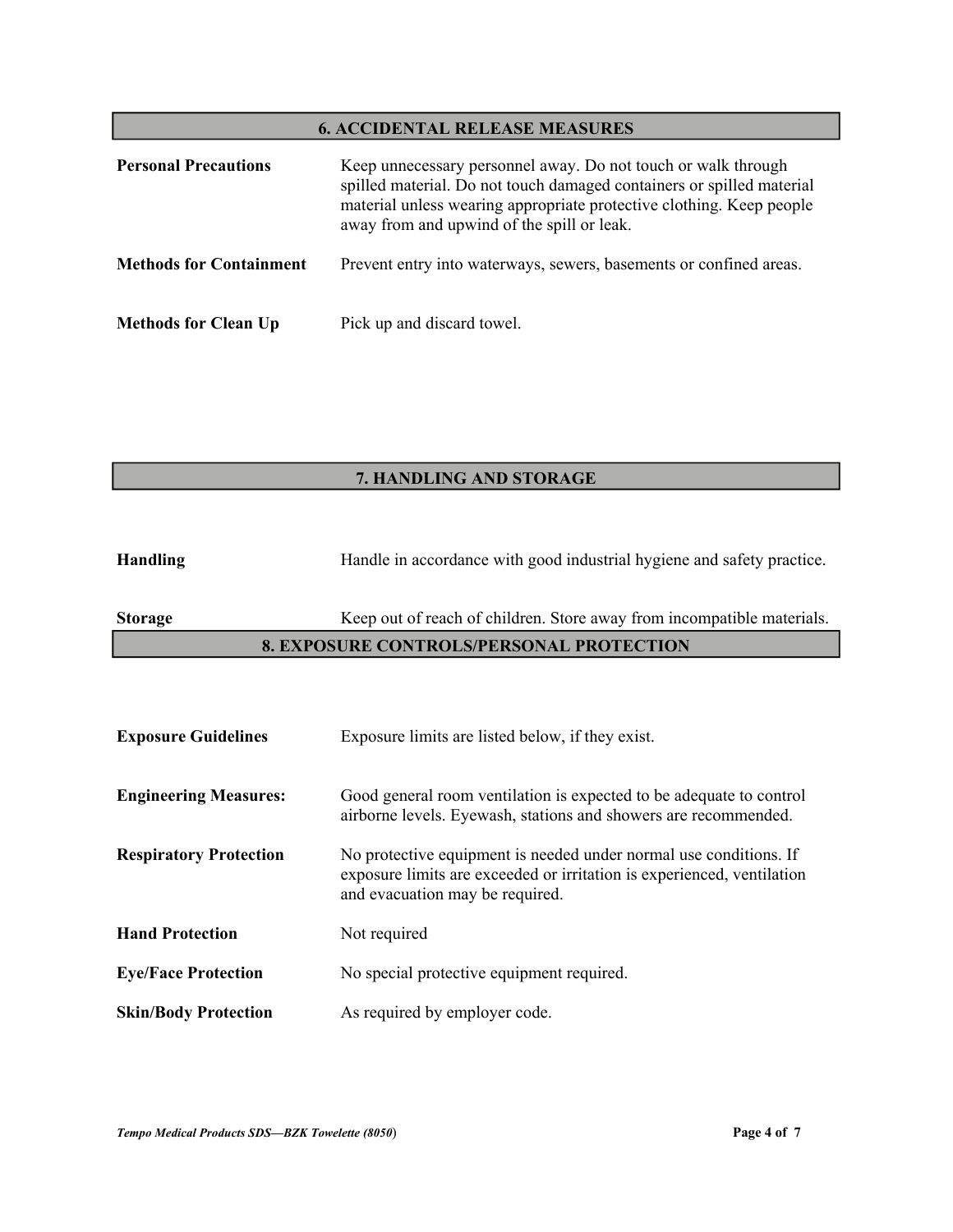#### **9. PHYSICAL AND CHEMICAL PROPERTIES**

| <b>Physical State</b>           | Solid                                                                                                                                           |
|---------------------------------|-------------------------------------------------------------------------------------------------------------------------------------------------|
| Color                           | Clear liquid                                                                                                                                    |
| Odor                            | Characteristic                                                                                                                                  |
| pH                              | Not available                                                                                                                                   |
| <b>Specific Gravity</b>         | 0.98 (for Benzalkonium Chloride)                                                                                                                |
| <b>Boiling Point Range</b>      | $> 100^{\circ}$ C/214 (for liquid)                                                                                                              |
| <b>Melting Point Range</b>      | Not available                                                                                                                                   |
| <b>Freezing Point</b>           | Not available                                                                                                                                   |
| <b>Flash Point</b>              | Not available                                                                                                                                   |
| <b>Vapor Pressure</b>           | Not available                                                                                                                                   |
| <b>Vapor Density</b>            | Not available                                                                                                                                   |
|                                 | <b>10. STABILITY AND REACTIVITY</b>                                                                                                             |
| <b>Solubility</b>               | Not available                                                                                                                                   |
| <b>Stability</b>                | Stable under recommended storage conditions                                                                                                     |
| <b>Conditions to Avoid</b>      | Do not mix with other chemicals                                                                                                                 |
| <b>Incompatible Products</b>    | Strong oxidizing agents, acids, halogens, aluminum, acid anhydrides,<br>Isopropyl alcohol may attack some forms of plastic, rubber and coatings |
| <b>Hazardous Polymerization</b> | Hazardous polymerization will not occur                                                                                                         |
| <b>Hazardous Decomposition</b>  | May include but not limited to: Carbon oxides, Hydrogen chloride.                                                                               |

#### **11. TOXICOLOGICAL INFORMATION**

#### **Products**

| <b>Acute Toxicity</b>   | Low order of acute toxicity predicted. May cause eye irritation        |
|-------------------------|------------------------------------------------------------------------|
| <b>Chronic Toxicity</b> | This product is not expected to cause long term adverse health effects |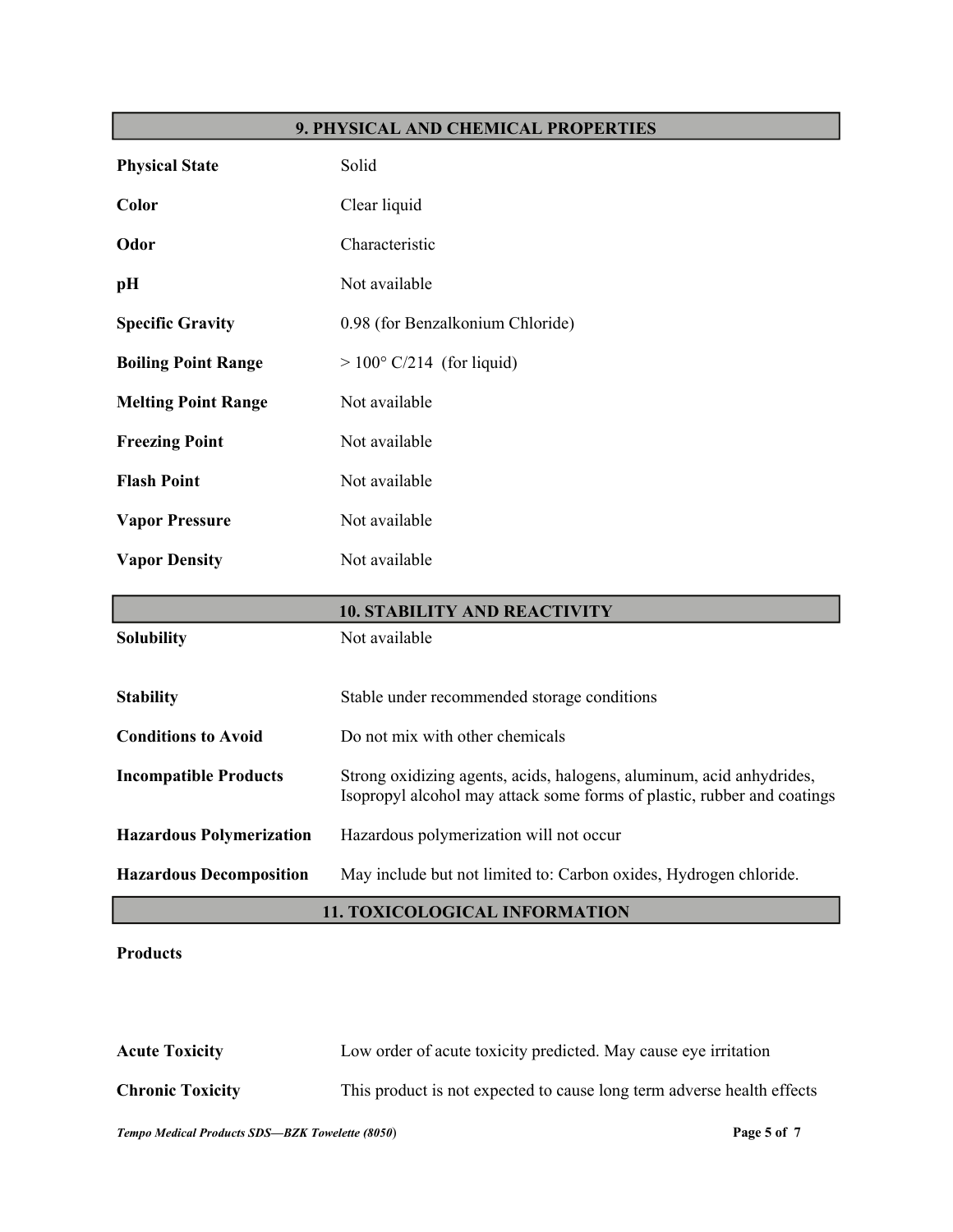#### **12. ECOLOGICAL INFORMATION**

| <b>Mobility</b><br>(Benzalkonium Chloride)                  | If released to soil, benzalkonium chloride is expected to have mobility     |
|-------------------------------------------------------------|-----------------------------------------------------------------------------|
| <b>Persistence/Degradability</b><br>(Benzalkonium Chloride) | Benzalkonium chloride is readily degraded in aerobic aqueous systems        |
| <b>Bio-accumulation</b><br>(Benzalkonium Chloride)          | The potential for bioconcentration in aquatic organisms is very low         |
| <b>Ecotoxicity</b><br>(Benzalkonium Chloride)               | The environmental impact of this product has not been fully<br>investigated |

#### **13. DISPOSAL**

This material, as supplied, is not a hazardous waste according to Federal regulations (40 CFR 261). This material could become a hazardous waste if it is mixed with or otherwise comes in contact with a hazardous waste, if chemical additions are made to this material, or if the material is altered in any way. Dispose of this material in accordance with all applicable local and national regulations. Labels should not be removed from containers until they have been cleaned. Do not cut, puncture or weld on or near to the container. Do not incinerate closed containers as empty containers may contain hazardous residues.

# Dispose of containers with care. **DOT** Not Regulated **ICAO** Not Regulated **IATA** Not Regulated **IMDG/IMO** Not Regulated **14. TRANSPORT INFORMATION 15. REGULATORY INFORMATION**

#### **U.S. Federal Regulations**

#### **SARA 313**

Section 313 of Title III of the Superfund Amendments and Reauthorization Act of 1986 (SARA). This product does not contain any chemicals which are subject to the reporting of the SARA act and Title 40 of the Code of Federal Regulations, Part 372.

#### **TSCA Listing**

This product contains ingredients that are listed on or exempt form listing on the EPA Toxic Substance Control Act Chemical Inventory.